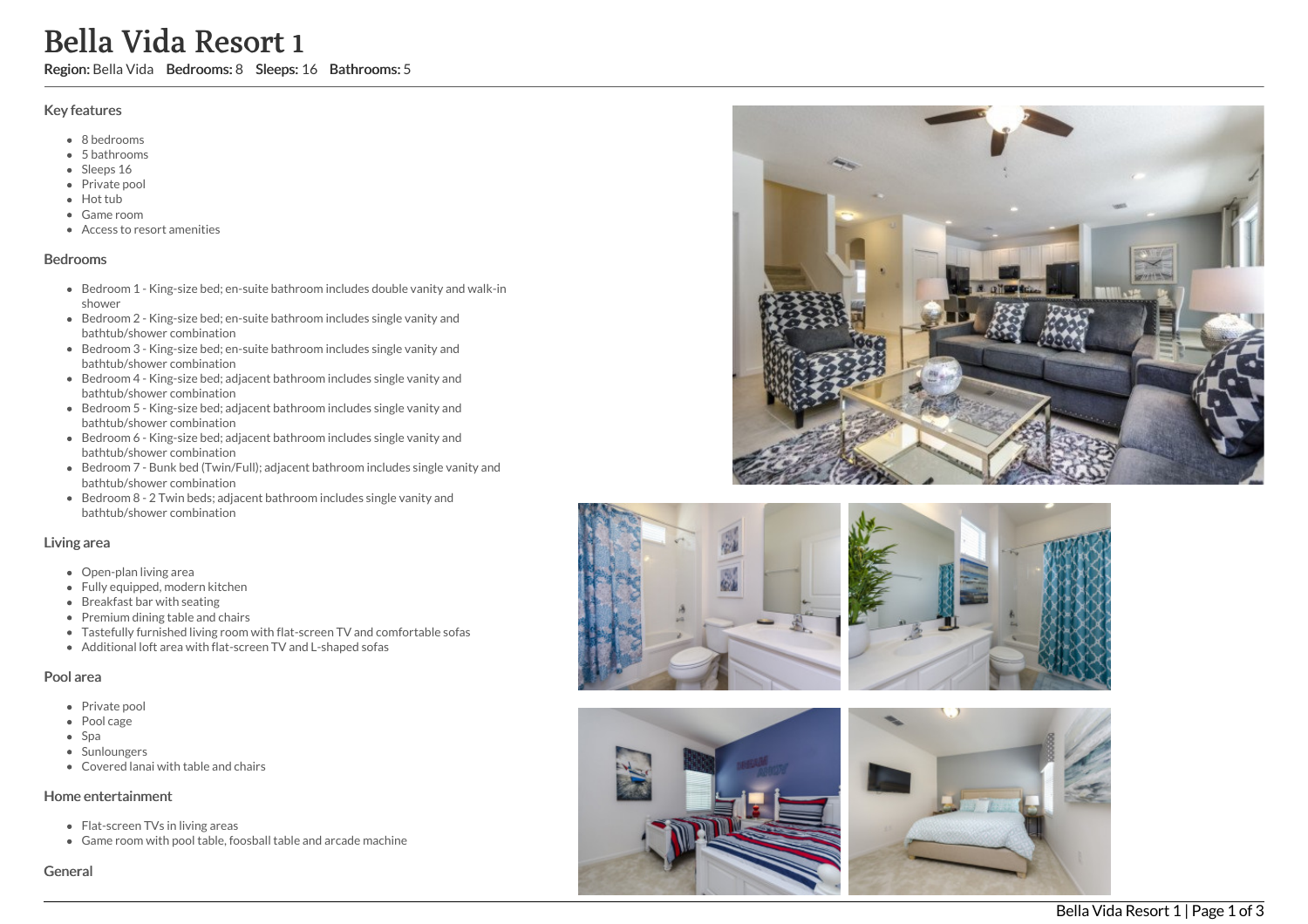- Air conditioning throughout
- Complimentary wifi
- Bedding and towels in clu d e d
- Private parking

### Laundry room

- Washer and dryer
- Iron and ironing board

# Children's equipment available for hire

- C rib
- Stroller
- Hig h c h air
- Pack and play

# Resort Facilities

The BellaVida Resort is a gated community of luxury private homes. The BellaVida Resort has its own 6700sq ft. grand clubhouse and over 15 acres of lakes. Guests can use all of the available resort facilities at no extra charge.

- Resort pool and spa
- Over 15 acres of breathtaking lakes
- Cyber cafÃf©
- Movie theatre
- Game room
- Fitness center
- Basketball courts
- Sand Volleyball courts
- Gathering room with TV
- Walking trails
- Scenic picnic area
- Tot lot playground
- Bocce ball
- Gorgeous Italian gardens

# Places of interest

- Golf course 4 miles
- Supermarket 0.6 miles
- Shopping mall ââ,¬â€œ 2 miles
- Disney World 16 miles
- SeaWorld 10 miles
- Universal Studios 16 miles
- LEGOLAND 35 miles
- Orlando Airport 23 miles
- Beaches -